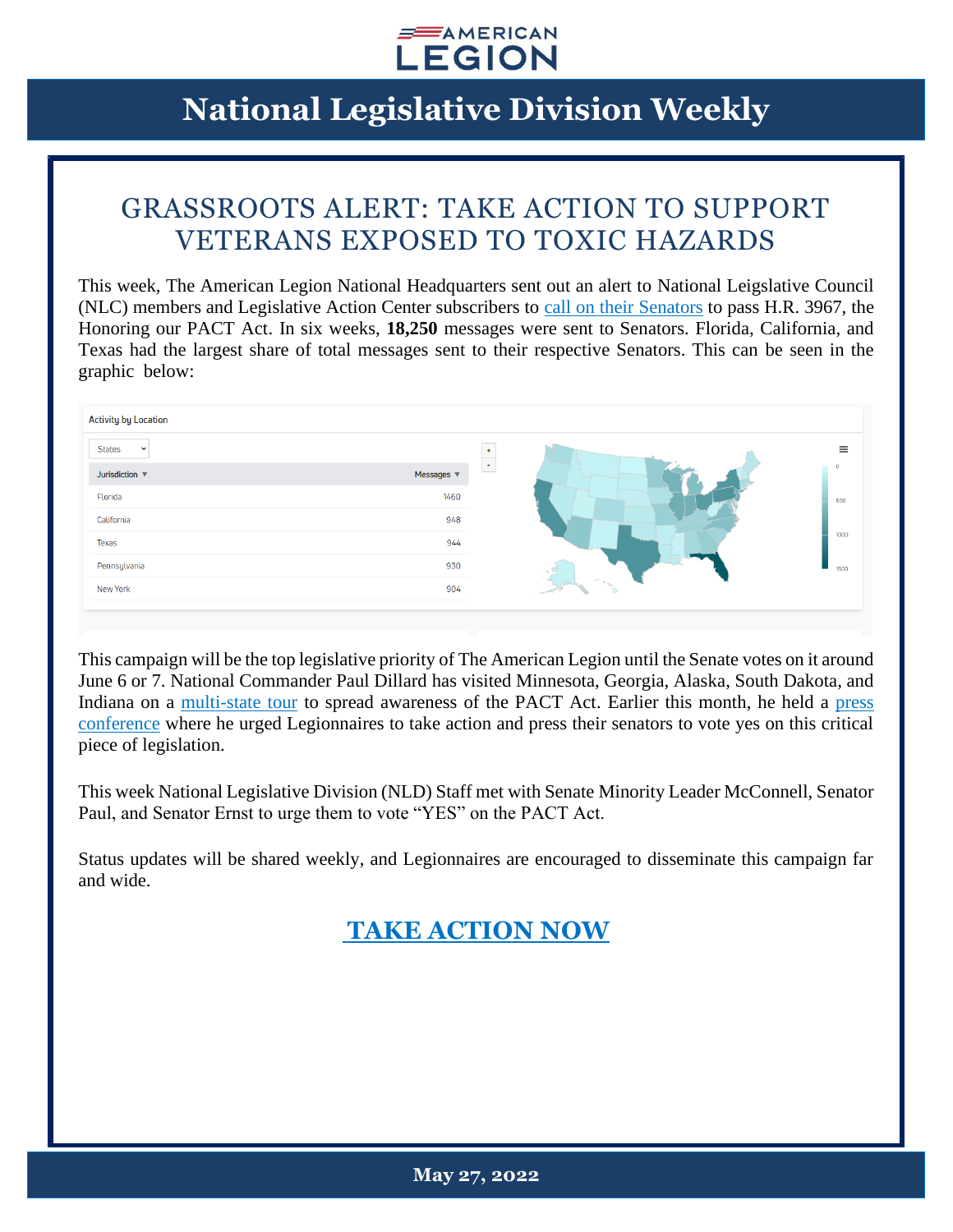#### $\equiv$  AMERICAN **LEGION**

## **National Legislative Division Weekly**

#### THE AMERICAN LEGION PRESENTS SENATOR ERNST THE DISTINGUISHED PUBLIC SERVICE AWARD



*On Wednesday, May 25, The American Legion presented the Public Service Award to Senator Ernst (R-IA).*

Every year, The American Legion presents the Distinguished Public Service Award to recognize lawmakers for their public service career and their commitment to the welfare of America's veterans and their families. This year, The American Legion presented the award to Senator Ernst (R-IA). Senator Ernst is an Army National Guard veteran who served as a Company Commander in Kuwait and Iraq, leading 150 Iowa Army National Guardsmen during Operation Iraqi Freedom (OIF). She retired as a Lieutenant Colonel in the Iowa Army National Guard after 23 years of military service.

After being elected as the first female combat veteran to serve in the United States Senate in 2014, Ernst became a champion for veterans by introducing the Buddy Check Week Act and garnering support for the Global War on Terrorism Memorial Location Act, which was signed into law through last year's National Defense Authorization Act (NDAA). After the chaotic withdrawal from Afghanistan, Senator Ernst developed a strategy to evacuate Special Immigrant Visa holders who remain in Afghanistan. She also lead the bipartisan effort to make substantial reforms to prevent military sexual assault.

#### **CONGRESS**

The Senate passed by unanimous consent, HR 4591, the VA Electronic Health Record Transparency Act. This bill, already passed by the House, requires the Department of Veterans Affairs (VA) to report more fully on the costs of the electronic health record modernization (EHRM) program. The bill was authored by the chair of the House subcommittee with direct oversight of the project, Rep. Mrvan (D-IN).

Senate Veterans Affairs Committee chair Sen. Tester (D-MT) on Wednesday tried to get Shereef Elnahal approved as the VA's Under Secretary for Health via unanimous consent on the Senate floor. Sen. Scott (R-FL) stopped the effort, saying he does not trust that any of President Biden's nominees are qualified. Tester challenged the junior Senator from Florida, pointing out that he did not attend the confirmation hearing or take an opportunity to ask questions. Tester, visibly angry at this point, warned Scott not go to Memorial Day events and claim to be a friend of veterans. The exchange concluded with Tester advising Scott to "look in the mirror" to see why the Senate is dysfunctional.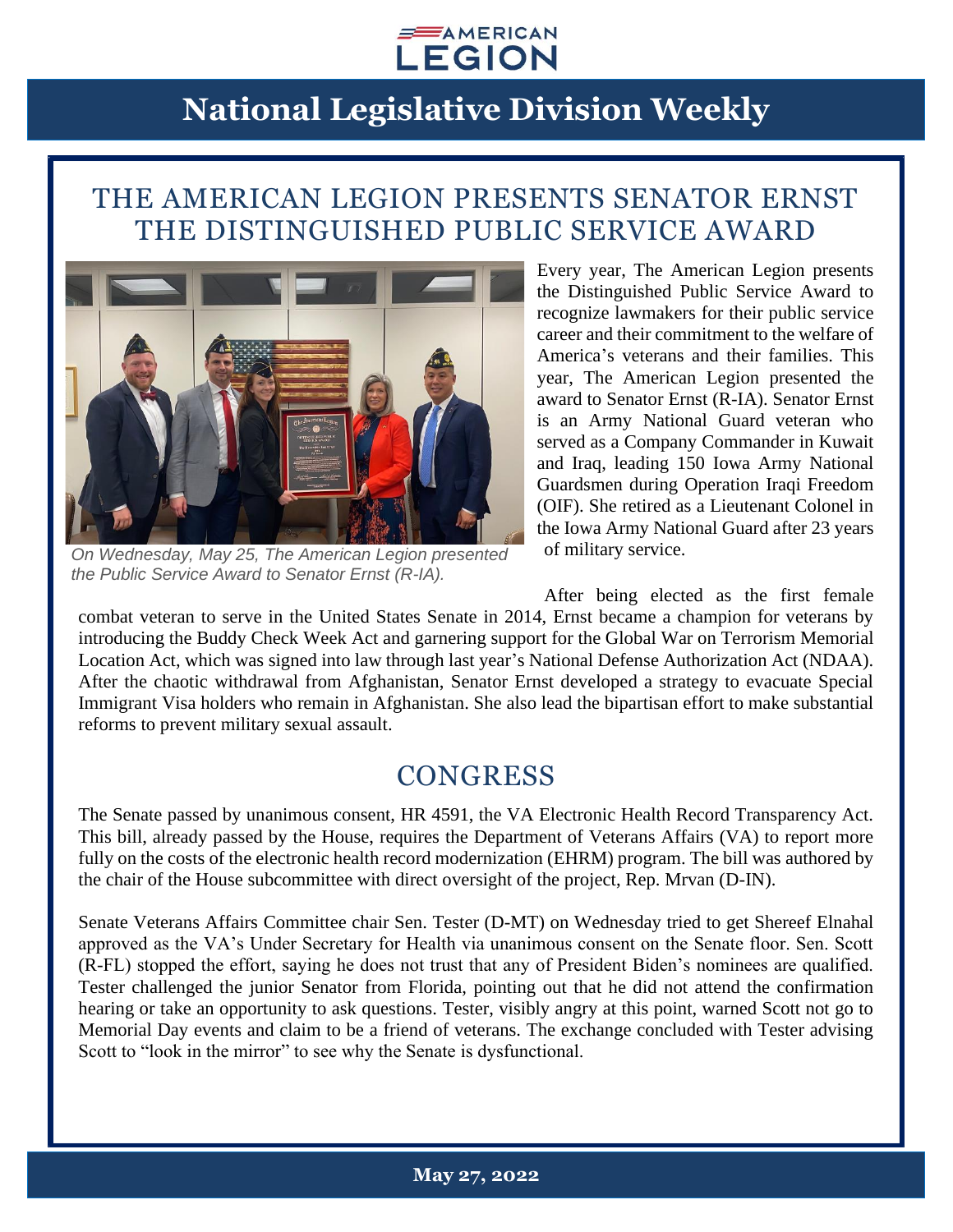

# **National Legislative Division Weekly**

### TOXIC EXPOSURES

SVAC chair Sen. Tester (D-MT) and ranking member Sen. Moran (R-KS) on Monday released their version of the Honoring Our PACT Act. The Senate version contains the bulk of the House-passed versions concerning expanding veterans' access to VA care for health conditions resulting from burn pit and toxic exposures; increasing research into these issues; and setting forth a list of 23 new service presumptions related to Agent Orange and to burn pits and airborne exposures. VA Secretary McDonough praised the legislation for codifying the Department's new process for establishing service presumptions.

The Senate version also authorizes 31 major medical leases for the VA which have been held up on technical problems in Congress for up to a decades. A related provision changes how the Congressional Budget Office (CBO) would consider those kinds of leases in order to prevent this from happening in the future.

The Senate bill further includes additional hiring and pay authorities to help the VA recruit and retain personnel. Many of those provisions cover things McDonough has said would be helpful when he testified before Congress. This includes the ability to pay larger relocation, hiring, and retention bonuses, and authority to waive aggregate caps on awards and bonuses for VA employees. Other provisions enable the VA to improve the hiring and management of human resources personnel, with a requirement that the Department submit a report to Congress on this part of the workforce.

Just before adjourning for the next week, Schumer filed cloture on the Honoring Our PACT Act, dealing with VA's coverage of toxic exposed veterans. If the Senate passes this bipartisan agreement, the House could either request a conference to resolve the differences, or simply pass the Senate version.

### UPCOMING HEARINGS

Congress is out of session next week. There will be no hearings.

#### **MEETINGS**

- On Tuesday, May 24, NLD Staff gave an update on the Honoring our PACT Act at the Training Tuesday webinar.
- On Tuesday, May 24, NLD Staff met with House Veterans' Affairs Committee (HVAC) majority staff to discuss upcoming education oversight legislation.
- On Tuesday, May 24, NLD Staff participated in a VSO meeting to discuss the Honoring Our PACT Act.
- On Tuesday, May 24, NLD Staff participated in the VSO call to discuss legislative strategies to pass the Honoring Our PACT Act.
- On Wednesday, May 25, NLD Staff met with members of the Japanese Embassy to discuss military quality of life issues for service members and veterans who reside in Japan as well as a variety of security concerns in the pacific theater.
- On Wednesday, May 25th, NLD Staff along, with the Chairwoman of the National Legislative Council (NLC), met with the office of Representative Murphy (R-NC) to discuss a variety of